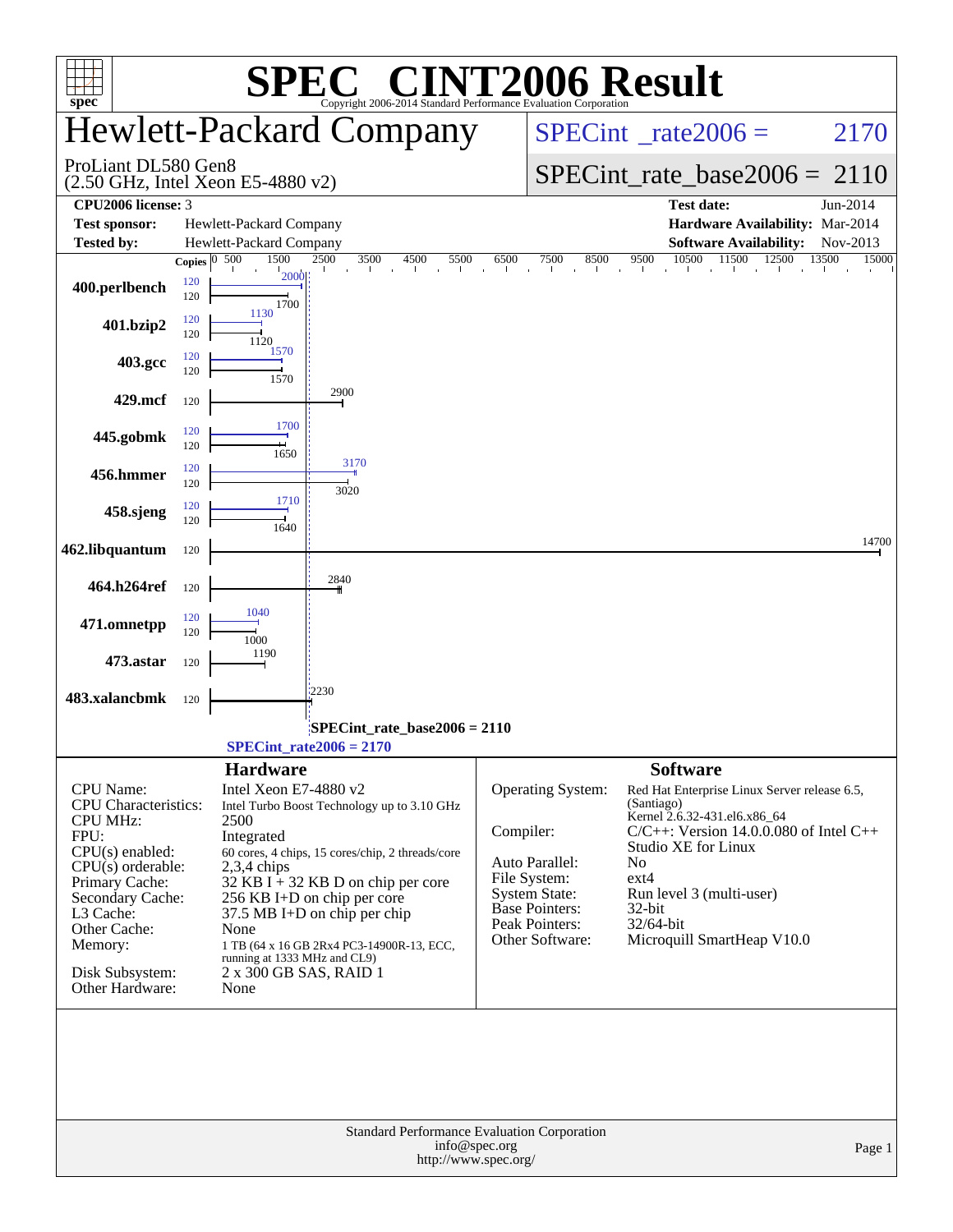

# Hewlett-Packard Company

ProLiant DL580 Gen8

SPECint rate $2006 = 2170$ 

### [SPECint\\_rate\\_base2006 =](http://www.spec.org/auto/cpu2006/Docs/result-fields.html#SPECintratebase2006) 2110

(2.50 GHz, Intel Xeon E5-4880 v2)

**[Test sponsor:](http://www.spec.org/auto/cpu2006/Docs/result-fields.html#Testsponsor)** Hewlett-Packard Company **[Hardware Availability:](http://www.spec.org/auto/cpu2006/Docs/result-fields.html#HardwareAvailability)** Mar-2014

**[CPU2006 license:](http://www.spec.org/auto/cpu2006/Docs/result-fields.html#CPU2006license)** 3 **[Test date:](http://www.spec.org/auto/cpu2006/Docs/result-fields.html#Testdate)** Jun-2014 **[Tested by:](http://www.spec.org/auto/cpu2006/Docs/result-fields.html#Testedby)** Hewlett-Packard Company **[Software Availability:](http://www.spec.org/auto/cpu2006/Docs/result-fields.html#SoftwareAvailability)** Nov-2013

#### **[Results Table](http://www.spec.org/auto/cpu2006/Docs/result-fields.html#ResultsTable)**

|                  | <b>Base</b>   |                |       |                |             |                                                                                                          |             | <b>Peak</b>   |                |              |                |              |                |              |
|------------------|---------------|----------------|-------|----------------|-------------|----------------------------------------------------------------------------------------------------------|-------------|---------------|----------------|--------------|----------------|--------------|----------------|--------------|
| <b>Benchmark</b> | <b>Copies</b> | <b>Seconds</b> | Ratio | <b>Seconds</b> | Ratio       | <b>Seconds</b>                                                                                           | Ratio       | <b>Copies</b> | <b>Seconds</b> | <b>Ratio</b> | <b>Seconds</b> | <b>Ratio</b> | <b>Seconds</b> | <b>Ratio</b> |
| 400.perlbench    | 120           | 692            | 1690  | 689            | 1700        | 691                                                                                                      | <b>1700</b> | 120           | 585            | 2000         | 590            | 1990         | 587            | 2000         |
| 401.bzip2        | 120           | 1041           | 1110  | 1037           | 1120        | 1039                                                                                                     | 1120        | 120           | 1025           | 1130         | 1023           | 1130         | 1024           | <b>1130</b>  |
| $403.\text{gcc}$ | 120           | 616            | 1570  | 615            | 1570        | 618                                                                                                      | 1560        | 120           | 616            | 1570         | 617            | 1570         | 615            | 1570         |
| $429$ .mcf       | 120           | 376            | 2910  | 378            | 2900        | 377                                                                                                      | 2900        | 120           | 376            | 2910         | 378            | 2900         | 377            | 2900         |
| $445$ .gobmk     | 120           | 830            | 1520  | 765            | 1650        | 764                                                                                                      | 1650        | 120           | <u>739</u>     | 1700         | 739            | 1700         | 744            | 1690         |
| 456.hmmer        | 120           | 371            | 3010  | 371            | 3020        | 371                                                                                                      | 3020        | 120           | 353            | 3170         | 351            | 3190         | 353            | 3170         |
| $458$ .sjeng     | 120           | 887            | 1640  | 886            | 1640        | 885                                                                                                      | 1640        | 120           | 849            | 1710         | 850            | 1710         | 850            | 1710         |
| 462.libquantum   | 120           | 169            | 14700 | 169            | 14700       | 169                                                                                                      | 14700       | 120           | 169            | 14700        | 169            | 14700        | 169            | 14700        |
| 464.h264ref      | 120           | 935            | 2840  | 947            | 2800        | 923                                                                                                      | 2880        | 120           | 935            | 2840         | 947            | 2800         | 923            | 2880         |
| 471.omnetpp      | 120           | 749            | 1000  | 749            | <b>1000</b> | 749                                                                                                      | 1000        | 120           | 718            | 1050         | 718            | 1040         | 718            | 1040         |
| $473$ . astar    | 120           | 707            | 1190  | 705            | 1200        | 706                                                                                                      | 1190        | 120           | 707            | 1190         | 705            | 1200         | 706            | 1190         |
| 483.xalancbmk    | 120           | 371            | 2230  | 372            | 2230        | 372                                                                                                      | 2220        | 120           | 371            | 2230         | 372            | 2230         | 372            | 2220         |
|                  |               |                |       |                |             | Results appear in the order in which they were run. Bold underlined text indicates a median measurement. |             |               |                |              |                |              |                |              |

#### **[Submit Notes](http://www.spec.org/auto/cpu2006/Docs/result-fields.html#SubmitNotes)**

 The numactl mechanism was used to bind copies to processors. The config file option 'submit' was used to generate numactl commands to bind each copy to a specific processor. For details, please see the config file.

#### **[Operating System Notes](http://www.spec.org/auto/cpu2006/Docs/result-fields.html#OperatingSystemNotes)**

Stack size set to unlimited using "ulimit -s unlimited" Transparent Huge Pages enabled with: echo always > /sys/kernel/mm/redhat\_transparent\_hugepage/enabled Filesystem page cache cleared with: echo 1 > /proc/sys/vm/drop\_caches runspec command invoked through numactl i.e.: numactl --interleave=all runspec <etc>

#### **[Platform Notes](http://www.spec.org/auto/cpu2006/Docs/result-fields.html#PlatformNotes)**

BIOS Configuration:

 HP Power Profile set to Maximum Performance Collaborative Power Control set to Disabled Thermal Configuration set so Maximum Cooling Processor Power and Utilization Monitoring set to Disabled Memory Refresh Rate set to 1x Refresh

 Sysinfo program /home/cpu/config/sysinfo.rev6818 \$Rev: 6818 \$ \$Date:: 2012-07-17 #\$ e86d102572650a6e4d596a3cee98f191 running on localhost.localdomain Fri Jun 13 11:48:38 2014

Continued on next page

Standard Performance Evaluation Corporation [info@spec.org](mailto:info@spec.org) <http://www.spec.org/>

Page 2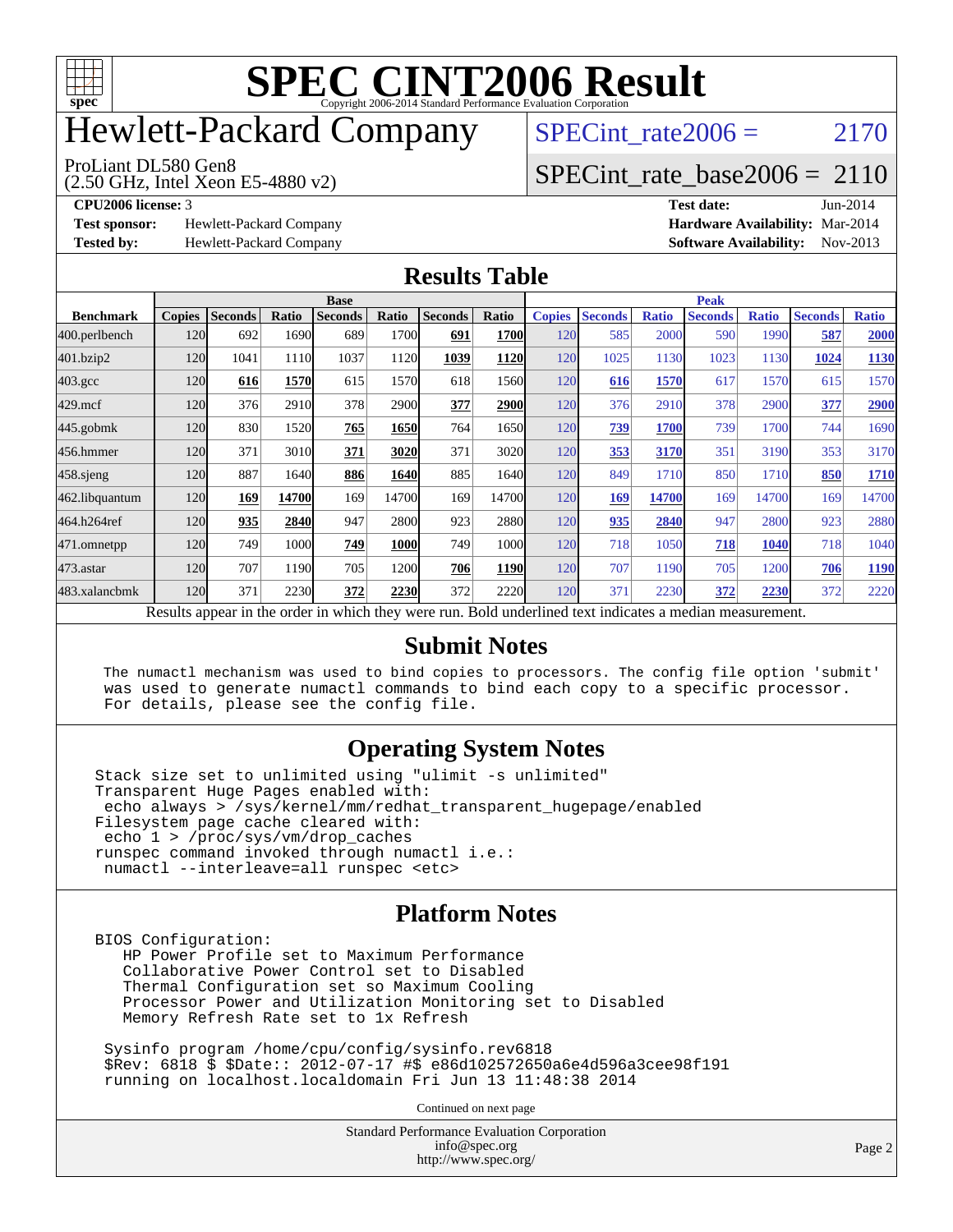

## Hewlett-Packard Company

SPECint rate $2006 = 2170$ 

(2.50 GHz, Intel Xeon E5-4880 v2) ProLiant DL580 Gen8

[SPECint\\_rate\\_base2006 =](http://www.spec.org/auto/cpu2006/Docs/result-fields.html#SPECintratebase2006) 2110

**[Test sponsor:](http://www.spec.org/auto/cpu2006/Docs/result-fields.html#Testsponsor)** Hewlett-Packard Company **[Hardware Availability:](http://www.spec.org/auto/cpu2006/Docs/result-fields.html#HardwareAvailability)** Mar-2014 **[Tested by:](http://www.spec.org/auto/cpu2006/Docs/result-fields.html#Testedby)** Hewlett-Packard Company **[Software Availability:](http://www.spec.org/auto/cpu2006/Docs/result-fields.html#SoftwareAvailability)** Nov-2013

**[CPU2006 license:](http://www.spec.org/auto/cpu2006/Docs/result-fields.html#CPU2006license)** 3 **[Test date:](http://www.spec.org/auto/cpu2006/Docs/result-fields.html#Testdate)** Jun-2014

#### **[Platform Notes \(Continued\)](http://www.spec.org/auto/cpu2006/Docs/result-fields.html#PlatformNotes)**

Standard Performance Evaluation Corporation This section contains SUT (System Under Test) info as seen by some common utilities. To remove or add to this section, see: <http://www.spec.org/cpu2006/Docs/config.html#sysinfo> From /proc/cpuinfo model name : Intel(R) Xeon(R) CPU E7-4880 v2 @ 2.50GHz 4 "physical id"s (chips) 120 "processors" cores, siblings (Caution: counting these is hw and system dependent. The following excerpts from /proc/cpuinfo might not be reliable. Use with caution.) cpu cores : 15 siblings : 30 physical 0: cores 0 1 2 3 4 5 6 7 8 9 10 11 12 13 14 physical 1: cores 0 1 2 3 4 5 6 7 8 9 10 11 12 13 14 physical 2: cores 0 1 2 3 4 5 6 7 8 9 10 11 12 13 14 physical 3: cores 0 1 2 3 4 5 6 7 8 9 10 11 12 13 14 cache size : 38400 KB From /proc/meminfo MemTotal: 1058653980 kB HugePages\_Total: 0<br>Hugepagesize: 2048 kB Hugepagesize: From /etc/\*release\* /etc/\*version\* redhat-release: Red Hat Enterprise Linux Server release 6.5 (Santiago) system-release: Red Hat Enterprise Linux Server release 6.5 (Santiago) system-release-cpe: cpe:/o:redhat:enterprise\_linux:6server:ga:server uname -a: Linux localhost.localdomain 2.6.32-431.el6.x86\_64 #1 SMP Sun Nov 10 22:19:54 EST 2013 x86\_64 x86\_64 x86\_64 GNU/Linux run-level 3 Jun 13 11:46 SPEC is set to: /home/cpu Filesystem Type Size Used Avail Use% Mounted on /dev/mapper/VolGroup-lv\_home ext4 222G 5.7G 205G 3% /home Additional information from dmidecode: BIOS HP P79 03/19/2014 Memory: 64x HP 712383-081 16 GB 1333 MHz 2 rank 32x UNKNOWN NOT AVAILABLE (End of data from sysinfo program) Regarding the sysinfo display about the memory installed, the correct amount of memory is 1 TB and the dmidecode description should have one line reading as: 64x HP 712383-081 16 GB 1333 MHz 2 rank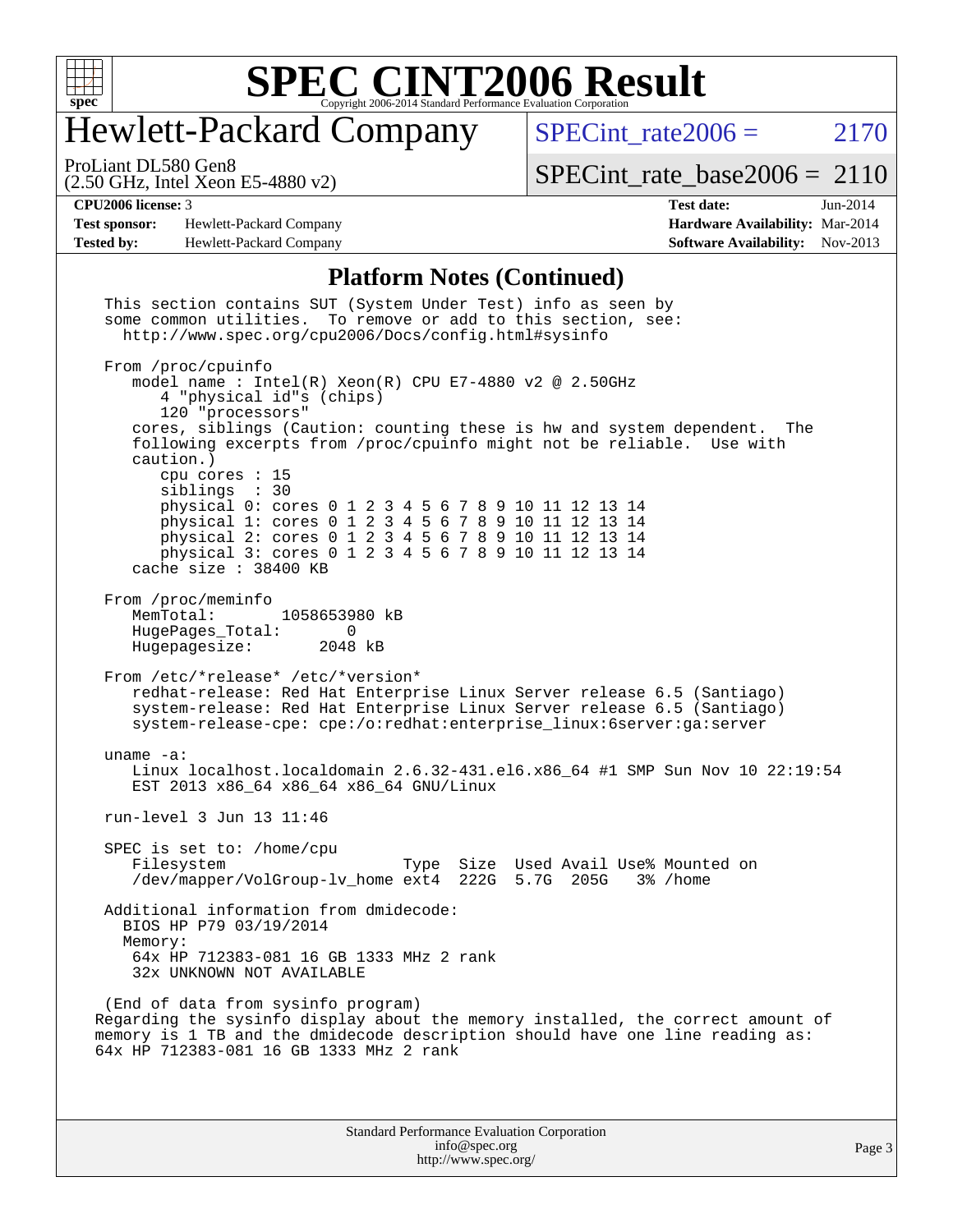

# Hewlett-Packard Company

SPECint rate $2006 = 2170$ 

ProLiant DL580 Gen8

(2.50 GHz, Intel Xeon E5-4880 v2)

[SPECint\\_rate\\_base2006 =](http://www.spec.org/auto/cpu2006/Docs/result-fields.html#SPECintratebase2006) 2110

**[Test sponsor:](http://www.spec.org/auto/cpu2006/Docs/result-fields.html#Testsponsor)** Hewlett-Packard Company **[Hardware Availability:](http://www.spec.org/auto/cpu2006/Docs/result-fields.html#HardwareAvailability)** Mar-2014

**[CPU2006 license:](http://www.spec.org/auto/cpu2006/Docs/result-fields.html#CPU2006license)** 3 **[Test date:](http://www.spec.org/auto/cpu2006/Docs/result-fields.html#Testdate)** Jun-2014 **[Tested by:](http://www.spec.org/auto/cpu2006/Docs/result-fields.html#Testedby)** Hewlett-Packard Company **[Software Availability:](http://www.spec.org/auto/cpu2006/Docs/result-fields.html#SoftwareAvailability)** Nov-2013

#### **[General Notes](http://www.spec.org/auto/cpu2006/Docs/result-fields.html#GeneralNotes)**

Environment variables set by runspec before the start of the run: LD\_LIBRARY\_PATH = "/home/cpu/libs/32:/home/cpu/libs/64:/home/cpu/sh"

Binaries compiled on a system with 1x Core i7-860 CPU + 8GB memory using RedHat EL 6.4

**[Base Compiler Invocation](http://www.spec.org/auto/cpu2006/Docs/result-fields.html#BaseCompilerInvocation)**

[C benchmarks](http://www.spec.org/auto/cpu2006/Docs/result-fields.html#Cbenchmarks): [icc -m32](http://www.spec.org/cpu2006/results/res2014q3/cpu2006-20140616-29912.flags.html#user_CCbase_intel_icc_5ff4a39e364c98233615fdd38438c6f2)

[C++ benchmarks:](http://www.spec.org/auto/cpu2006/Docs/result-fields.html#CXXbenchmarks) [icpc -m32](http://www.spec.org/cpu2006/results/res2014q3/cpu2006-20140616-29912.flags.html#user_CXXbase_intel_icpc_4e5a5ef1a53fd332b3c49e69c3330699)

#### **[Base Portability Flags](http://www.spec.org/auto/cpu2006/Docs/result-fields.html#BasePortabilityFlags)**

 400.perlbench: [-DSPEC\\_CPU\\_LINUX\\_IA32](http://www.spec.org/cpu2006/results/res2014q3/cpu2006-20140616-29912.flags.html#b400.perlbench_baseCPORTABILITY_DSPEC_CPU_LINUX_IA32) 462.libquantum: [-DSPEC\\_CPU\\_LINUX](http://www.spec.org/cpu2006/results/res2014q3/cpu2006-20140616-29912.flags.html#b462.libquantum_baseCPORTABILITY_DSPEC_CPU_LINUX) 483.xalancbmk: [-DSPEC\\_CPU\\_LINUX](http://www.spec.org/cpu2006/results/res2014q3/cpu2006-20140616-29912.flags.html#b483.xalancbmk_baseCXXPORTABILITY_DSPEC_CPU_LINUX)

### **[Base Optimization Flags](http://www.spec.org/auto/cpu2006/Docs/result-fields.html#BaseOptimizationFlags)**

[C benchmarks](http://www.spec.org/auto/cpu2006/Docs/result-fields.html#Cbenchmarks):

[-xSSE4.2](http://www.spec.org/cpu2006/results/res2014q3/cpu2006-20140616-29912.flags.html#user_CCbase_f-xSSE42_f91528193cf0b216347adb8b939d4107) [-ipo](http://www.spec.org/cpu2006/results/res2014q3/cpu2006-20140616-29912.flags.html#user_CCbase_f-ipo) [-O3](http://www.spec.org/cpu2006/results/res2014q3/cpu2006-20140616-29912.flags.html#user_CCbase_f-O3) [-no-prec-div](http://www.spec.org/cpu2006/results/res2014q3/cpu2006-20140616-29912.flags.html#user_CCbase_f-no-prec-div) [-opt-prefetch](http://www.spec.org/cpu2006/results/res2014q3/cpu2006-20140616-29912.flags.html#user_CCbase_f-opt-prefetch) [-opt-mem-layout-trans=3](http://www.spec.org/cpu2006/results/res2014q3/cpu2006-20140616-29912.flags.html#user_CCbase_f-opt-mem-layout-trans_a7b82ad4bd7abf52556d4961a2ae94d5)

[C++ benchmarks:](http://www.spec.org/auto/cpu2006/Docs/result-fields.html#CXXbenchmarks)

[-xSSE4.2](http://www.spec.org/cpu2006/results/res2014q3/cpu2006-20140616-29912.flags.html#user_CXXbase_f-xSSE42_f91528193cf0b216347adb8b939d4107) [-ipo](http://www.spec.org/cpu2006/results/res2014q3/cpu2006-20140616-29912.flags.html#user_CXXbase_f-ipo) [-O3](http://www.spec.org/cpu2006/results/res2014q3/cpu2006-20140616-29912.flags.html#user_CXXbase_f-O3) [-no-prec-div](http://www.spec.org/cpu2006/results/res2014q3/cpu2006-20140616-29912.flags.html#user_CXXbase_f-no-prec-div) [-opt-prefetch](http://www.spec.org/cpu2006/results/res2014q3/cpu2006-20140616-29912.flags.html#user_CXXbase_f-opt-prefetch) [-opt-mem-layout-trans=3](http://www.spec.org/cpu2006/results/res2014q3/cpu2006-20140616-29912.flags.html#user_CXXbase_f-opt-mem-layout-trans_a7b82ad4bd7abf52556d4961a2ae94d5) [-Wl,-z,muldefs](http://www.spec.org/cpu2006/results/res2014q3/cpu2006-20140616-29912.flags.html#user_CXXbase_link_force_multiple1_74079c344b956b9658436fd1b6dd3a8a) [-L/sh -lsmartheap](http://www.spec.org/cpu2006/results/res2014q3/cpu2006-20140616-29912.flags.html#user_CXXbase_SmartHeap_32f6c82aa1ed9c52345d30cf6e4a0499)

#### **[Base Other Flags](http://www.spec.org/auto/cpu2006/Docs/result-fields.html#BaseOtherFlags)**

[C benchmarks](http://www.spec.org/auto/cpu2006/Docs/result-fields.html#Cbenchmarks):

403.gcc: [-Dalloca=\\_alloca](http://www.spec.org/cpu2006/results/res2014q3/cpu2006-20140616-29912.flags.html#b403.gcc_baseEXTRA_CFLAGS_Dalloca_be3056838c12de2578596ca5467af7f3)

### **[Peak Compiler Invocation](http://www.spec.org/auto/cpu2006/Docs/result-fields.html#PeakCompilerInvocation)**

[C benchmarks \(except as noted below\)](http://www.spec.org/auto/cpu2006/Docs/result-fields.html#Cbenchmarksexceptasnotedbelow): [icc -m32](http://www.spec.org/cpu2006/results/res2014q3/cpu2006-20140616-29912.flags.html#user_CCpeak_intel_icc_5ff4a39e364c98233615fdd38438c6f2)

Continued on next page

Standard Performance Evaluation Corporation [info@spec.org](mailto:info@spec.org) <http://www.spec.org/>

Page 4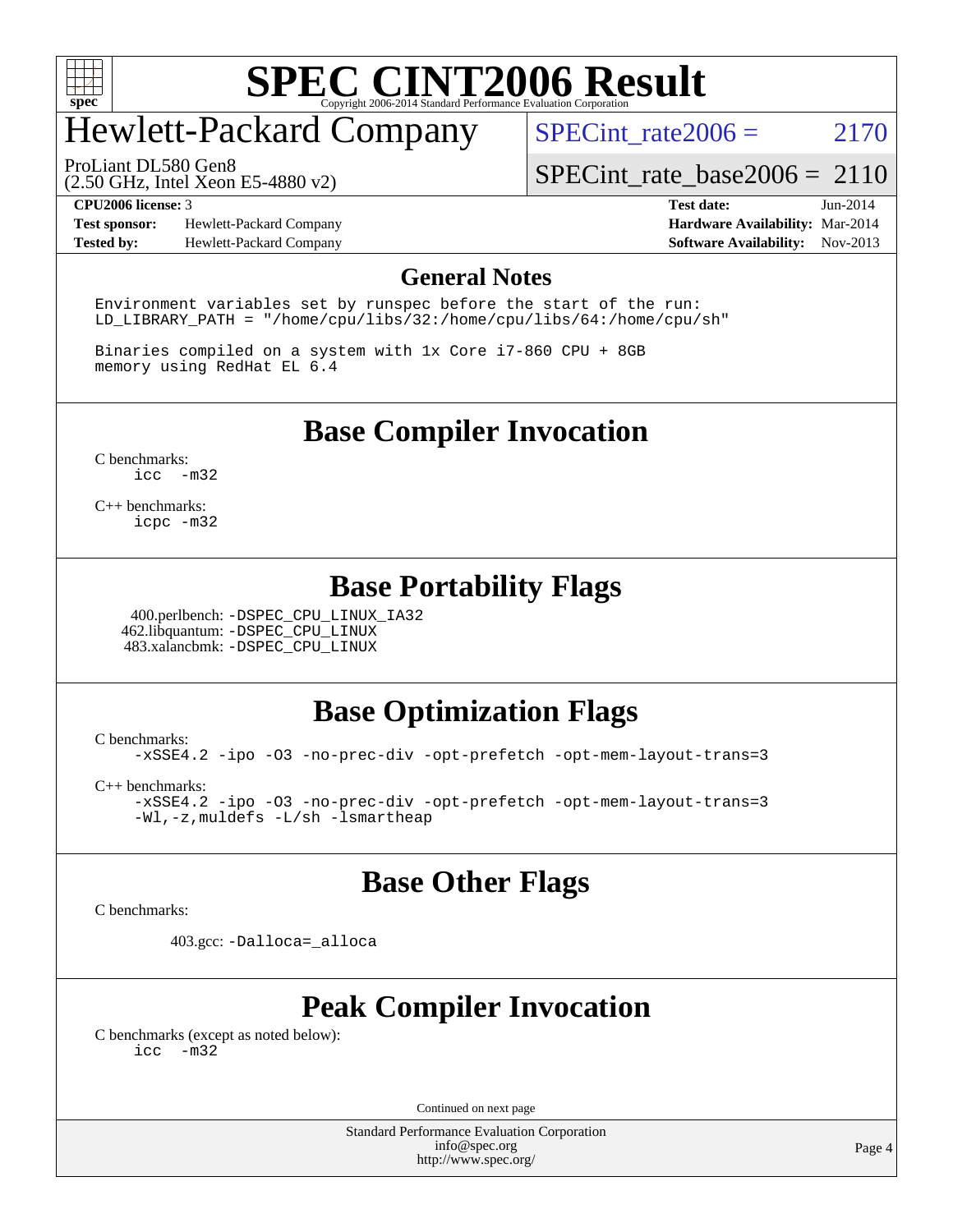

# Hewlett-Packard Company

SPECint rate $2006 = 2170$ 

ProLiant DL580 Gen8

(2.50 GHz, Intel Xeon E5-4880 v2)

**[Test sponsor:](http://www.spec.org/auto/cpu2006/Docs/result-fields.html#Testsponsor)** Hewlett-Packard Company **[Hardware Availability:](http://www.spec.org/auto/cpu2006/Docs/result-fields.html#HardwareAvailability)** Mar-2014 **[Tested by:](http://www.spec.org/auto/cpu2006/Docs/result-fields.html#Testedby)** Hewlett-Packard Company **[Software Availability:](http://www.spec.org/auto/cpu2006/Docs/result-fields.html#SoftwareAvailability)** Nov-2013

[SPECint\\_rate\\_base2006 =](http://www.spec.org/auto/cpu2006/Docs/result-fields.html#SPECintratebase2006) 2110 **[CPU2006 license:](http://www.spec.org/auto/cpu2006/Docs/result-fields.html#CPU2006license)** 3 **[Test date:](http://www.spec.org/auto/cpu2006/Docs/result-fields.html#Testdate)** Jun-2014

# **[Peak Compiler Invocation \(Continued\)](http://www.spec.org/auto/cpu2006/Docs/result-fields.html#PeakCompilerInvocation)**

- 400.perlbench: [icc -m64](http://www.spec.org/cpu2006/results/res2014q3/cpu2006-20140616-29912.flags.html#user_peakCCLD400_perlbench_intel_icc_64bit_bda6cc9af1fdbb0edc3795bac97ada53)
	- 401.bzip2: [icc -m64](http://www.spec.org/cpu2006/results/res2014q3/cpu2006-20140616-29912.flags.html#user_peakCCLD401_bzip2_intel_icc_64bit_bda6cc9af1fdbb0edc3795bac97ada53)
	- 456.hmmer: [icc -m64](http://www.spec.org/cpu2006/results/res2014q3/cpu2006-20140616-29912.flags.html#user_peakCCLD456_hmmer_intel_icc_64bit_bda6cc9af1fdbb0edc3795bac97ada53)
	- 458.sjeng: [icc -m64](http://www.spec.org/cpu2006/results/res2014q3/cpu2006-20140616-29912.flags.html#user_peakCCLD458_sjeng_intel_icc_64bit_bda6cc9af1fdbb0edc3795bac97ada53)

[C++ benchmarks:](http://www.spec.org/auto/cpu2006/Docs/result-fields.html#CXXbenchmarks) [icpc -m32](http://www.spec.org/cpu2006/results/res2014q3/cpu2006-20140616-29912.flags.html#user_CXXpeak_intel_icpc_4e5a5ef1a53fd332b3c49e69c3330699)

#### **[Peak Portability Flags](http://www.spec.org/auto/cpu2006/Docs/result-fields.html#PeakPortabilityFlags)**

 400.perlbench: [-DSPEC\\_CPU\\_LP64](http://www.spec.org/cpu2006/results/res2014q3/cpu2006-20140616-29912.flags.html#b400.perlbench_peakCPORTABILITY_DSPEC_CPU_LP64) [-DSPEC\\_CPU\\_LINUX\\_X64](http://www.spec.org/cpu2006/results/res2014q3/cpu2006-20140616-29912.flags.html#b400.perlbench_peakCPORTABILITY_DSPEC_CPU_LINUX_X64) 401.bzip2: [-DSPEC\\_CPU\\_LP64](http://www.spec.org/cpu2006/results/res2014q3/cpu2006-20140616-29912.flags.html#suite_peakCPORTABILITY401_bzip2_DSPEC_CPU_LP64) 456.hmmer: [-DSPEC\\_CPU\\_LP64](http://www.spec.org/cpu2006/results/res2014q3/cpu2006-20140616-29912.flags.html#suite_peakCPORTABILITY456_hmmer_DSPEC_CPU_LP64) 458.sjeng: [-DSPEC\\_CPU\\_LP64](http://www.spec.org/cpu2006/results/res2014q3/cpu2006-20140616-29912.flags.html#suite_peakCPORTABILITY458_sjeng_DSPEC_CPU_LP64) 462.libquantum: [-DSPEC\\_CPU\\_LINUX](http://www.spec.org/cpu2006/results/res2014q3/cpu2006-20140616-29912.flags.html#b462.libquantum_peakCPORTABILITY_DSPEC_CPU_LINUX) 483.xalancbmk: [-DSPEC\\_CPU\\_LINUX](http://www.spec.org/cpu2006/results/res2014q3/cpu2006-20140616-29912.flags.html#b483.xalancbmk_peakCXXPORTABILITY_DSPEC_CPU_LINUX)

### **[Peak Optimization Flags](http://www.spec.org/auto/cpu2006/Docs/result-fields.html#PeakOptimizationFlags)**

[C benchmarks](http://www.spec.org/auto/cpu2006/Docs/result-fields.html#Cbenchmarks):

 400.perlbench: [-xSSE4.2](http://www.spec.org/cpu2006/results/res2014q3/cpu2006-20140616-29912.flags.html#user_peakPASS2_CFLAGSPASS2_LDCFLAGS400_perlbench_f-xSSE42_f91528193cf0b216347adb8b939d4107)(pass 2) [-prof-gen](http://www.spec.org/cpu2006/results/res2014q3/cpu2006-20140616-29912.flags.html#user_peakPASS1_CFLAGSPASS1_LDCFLAGS400_perlbench_prof_gen_e43856698f6ca7b7e442dfd80e94a8fc)(pass 1) [-ipo](http://www.spec.org/cpu2006/results/res2014q3/cpu2006-20140616-29912.flags.html#user_peakPASS2_CFLAGSPASS2_LDCFLAGS400_perlbench_f-ipo)(pass 2) [-O3](http://www.spec.org/cpu2006/results/res2014q3/cpu2006-20140616-29912.flags.html#user_peakPASS2_CFLAGSPASS2_LDCFLAGS400_perlbench_f-O3)(pass 2) [-no-prec-div](http://www.spec.org/cpu2006/results/res2014q3/cpu2006-20140616-29912.flags.html#user_peakPASS2_CFLAGSPASS2_LDCFLAGS400_perlbench_f-no-prec-div)(pass 2) [-prof-use](http://www.spec.org/cpu2006/results/res2014q3/cpu2006-20140616-29912.flags.html#user_peakPASS2_CFLAGSPASS2_LDCFLAGS400_perlbench_prof_use_bccf7792157ff70d64e32fe3e1250b55)(pass 2) [-auto-ilp32](http://www.spec.org/cpu2006/results/res2014q3/cpu2006-20140616-29912.flags.html#user_peakCOPTIMIZE400_perlbench_f-auto-ilp32) 401.bzip2: [-xSSE4.2](http://www.spec.org/cpu2006/results/res2014q3/cpu2006-20140616-29912.flags.html#user_peakPASS2_CFLAGSPASS2_LDCFLAGS401_bzip2_f-xSSE42_f91528193cf0b216347adb8b939d4107)(pass 2) [-prof-gen](http://www.spec.org/cpu2006/results/res2014q3/cpu2006-20140616-29912.flags.html#user_peakPASS1_CFLAGSPASS1_LDCFLAGS401_bzip2_prof_gen_e43856698f6ca7b7e442dfd80e94a8fc)(pass 1) [-ipo](http://www.spec.org/cpu2006/results/res2014q3/cpu2006-20140616-29912.flags.html#user_peakPASS2_CFLAGSPASS2_LDCFLAGS401_bzip2_f-ipo)(pass 2) [-O3](http://www.spec.org/cpu2006/results/res2014q3/cpu2006-20140616-29912.flags.html#user_peakPASS2_CFLAGSPASS2_LDCFLAGS401_bzip2_f-O3)(pass 2) [-no-prec-div](http://www.spec.org/cpu2006/results/res2014q3/cpu2006-20140616-29912.flags.html#user_peakPASS2_CFLAGSPASS2_LDCFLAGS401_bzip2_f-no-prec-div)(pass 2) [-prof-use](http://www.spec.org/cpu2006/results/res2014q3/cpu2006-20140616-29912.flags.html#user_peakPASS2_CFLAGSPASS2_LDCFLAGS401_bzip2_prof_use_bccf7792157ff70d64e32fe3e1250b55)(pass 2) [-opt-prefetch](http://www.spec.org/cpu2006/results/res2014q3/cpu2006-20140616-29912.flags.html#user_peakCOPTIMIZE401_bzip2_f-opt-prefetch) [-auto-ilp32](http://www.spec.org/cpu2006/results/res2014q3/cpu2006-20140616-29912.flags.html#user_peakCOPTIMIZE401_bzip2_f-auto-ilp32) [-ansi-alias](http://www.spec.org/cpu2006/results/res2014q3/cpu2006-20140616-29912.flags.html#user_peakCOPTIMIZE401_bzip2_f-ansi-alias) 403.gcc: [-xSSE4.2](http://www.spec.org/cpu2006/results/res2014q3/cpu2006-20140616-29912.flags.html#user_peakCOPTIMIZE403_gcc_f-xSSE42_f91528193cf0b216347adb8b939d4107) [-ipo](http://www.spec.org/cpu2006/results/res2014q3/cpu2006-20140616-29912.flags.html#user_peakCOPTIMIZE403_gcc_f-ipo) [-O3](http://www.spec.org/cpu2006/results/res2014q3/cpu2006-20140616-29912.flags.html#user_peakCOPTIMIZE403_gcc_f-O3) [-no-prec-div](http://www.spec.org/cpu2006/results/res2014q3/cpu2006-20140616-29912.flags.html#user_peakCOPTIMIZE403_gcc_f-no-prec-div)  $429$ .mcf: basepeak = yes 445.gobmk: [-xSSE4.2](http://www.spec.org/cpu2006/results/res2014q3/cpu2006-20140616-29912.flags.html#user_peakPASS2_CFLAGSPASS2_LDCFLAGS445_gobmk_f-xSSE42_f91528193cf0b216347adb8b939d4107)(pass 2) [-prof-gen](http://www.spec.org/cpu2006/results/res2014q3/cpu2006-20140616-29912.flags.html#user_peakPASS1_CFLAGSPASS1_LDCFLAGS445_gobmk_prof_gen_e43856698f6ca7b7e442dfd80e94a8fc)(pass 1) [-prof-use](http://www.spec.org/cpu2006/results/res2014q3/cpu2006-20140616-29912.flags.html#user_peakPASS2_CFLAGSPASS2_LDCFLAGS445_gobmk_prof_use_bccf7792157ff70d64e32fe3e1250b55)(pass 2) [-ansi-alias](http://www.spec.org/cpu2006/results/res2014q3/cpu2006-20140616-29912.flags.html#user_peakCOPTIMIZE445_gobmk_f-ansi-alias) [-opt-mem-layout-trans=3](http://www.spec.org/cpu2006/results/res2014q3/cpu2006-20140616-29912.flags.html#user_peakCOPTIMIZE445_gobmk_f-opt-mem-layout-trans_a7b82ad4bd7abf52556d4961a2ae94d5) 456.hmmer: [-xSSE4.2](http://www.spec.org/cpu2006/results/res2014q3/cpu2006-20140616-29912.flags.html#user_peakCOPTIMIZE456_hmmer_f-xSSE42_f91528193cf0b216347adb8b939d4107) [-ipo](http://www.spec.org/cpu2006/results/res2014q3/cpu2006-20140616-29912.flags.html#user_peakCOPTIMIZE456_hmmer_f-ipo) [-O3](http://www.spec.org/cpu2006/results/res2014q3/cpu2006-20140616-29912.flags.html#user_peakCOPTIMIZE456_hmmer_f-O3) [-no-prec-div](http://www.spec.org/cpu2006/results/res2014q3/cpu2006-20140616-29912.flags.html#user_peakCOPTIMIZE456_hmmer_f-no-prec-div) [-unroll2](http://www.spec.org/cpu2006/results/res2014q3/cpu2006-20140616-29912.flags.html#user_peakCOPTIMIZE456_hmmer_f-unroll_784dae83bebfb236979b41d2422d7ec2) [-auto-ilp32](http://www.spec.org/cpu2006/results/res2014q3/cpu2006-20140616-29912.flags.html#user_peakCOPTIMIZE456_hmmer_f-auto-ilp32) 458.sjeng: [-xSSE4.2](http://www.spec.org/cpu2006/results/res2014q3/cpu2006-20140616-29912.flags.html#user_peakPASS2_CFLAGSPASS2_LDCFLAGS458_sjeng_f-xSSE42_f91528193cf0b216347adb8b939d4107)(pass 2) [-prof-gen](http://www.spec.org/cpu2006/results/res2014q3/cpu2006-20140616-29912.flags.html#user_peakPASS1_CFLAGSPASS1_LDCFLAGS458_sjeng_prof_gen_e43856698f6ca7b7e442dfd80e94a8fc)(pass 1) [-ipo](http://www.spec.org/cpu2006/results/res2014q3/cpu2006-20140616-29912.flags.html#user_peakPASS2_CFLAGSPASS2_LDCFLAGS458_sjeng_f-ipo)(pass 2) [-O3](http://www.spec.org/cpu2006/results/res2014q3/cpu2006-20140616-29912.flags.html#user_peakPASS2_CFLAGSPASS2_LDCFLAGS458_sjeng_f-O3)(pass 2) [-no-prec-div](http://www.spec.org/cpu2006/results/res2014q3/cpu2006-20140616-29912.flags.html#user_peakPASS2_CFLAGSPASS2_LDCFLAGS458_sjeng_f-no-prec-div)(pass 2) [-prof-use](http://www.spec.org/cpu2006/results/res2014q3/cpu2006-20140616-29912.flags.html#user_peakPASS2_CFLAGSPASS2_LDCFLAGS458_sjeng_prof_use_bccf7792157ff70d64e32fe3e1250b55)(pass 2) [-unroll4](http://www.spec.org/cpu2006/results/res2014q3/cpu2006-20140616-29912.flags.html#user_peakCOPTIMIZE458_sjeng_f-unroll_4e5e4ed65b7fd20bdcd365bec371b81f) [-auto-ilp32](http://www.spec.org/cpu2006/results/res2014q3/cpu2006-20140616-29912.flags.html#user_peakCOPTIMIZE458_sjeng_f-auto-ilp32) Continued on next page

> Standard Performance Evaluation Corporation [info@spec.org](mailto:info@spec.org) <http://www.spec.org/>

Page 5